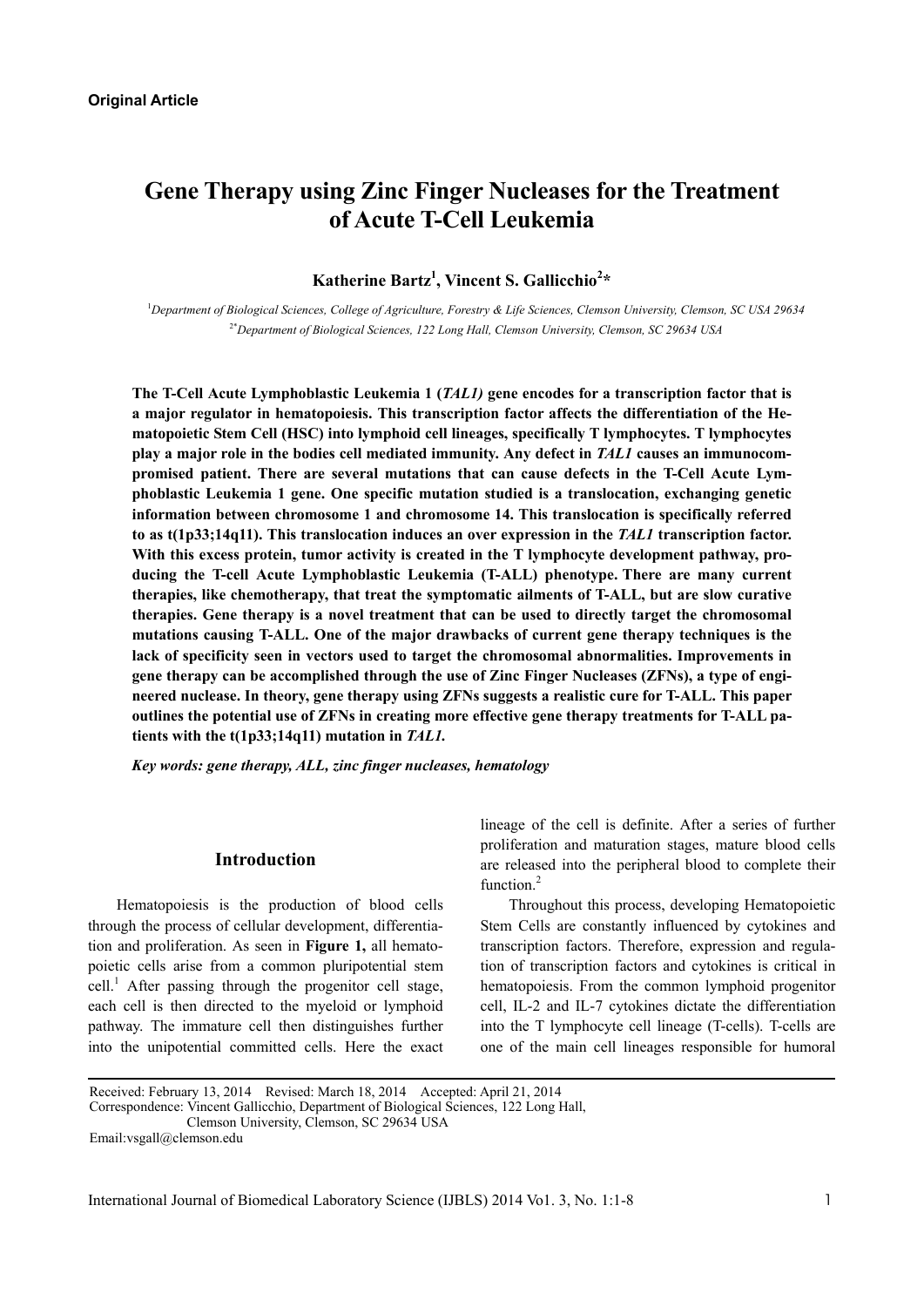immunity. There are many T lymphocyte subtypes, two of which are T helper cells  $(T_H)$  and Cytotoxic T-cells  $(T<sub>C</sub>)$ . T helper cells work to activate other cell mediated immunity responders, such as antibody producing B cells. Cytotoxic T-cells use MHC class 1 specific binding properties to target antigenic molecules. By releasing their perforin, cytotoxins, granzymes and granulysin, Cytotoxic T-cells induce apoptosis to foreign peptides.<sup>3</sup>



*Differentiation. (© 2001 Terese Winslow, Lydia Kibiuk) Figure 1. Hematopoietic Stem Cell Differentiation into All Blood Cell Lineages<sup>1</sup>*

The T-Cell Acute Lymphoblastic Leukemia gene, also known as *TAL1,* encodes one transcription factor integral to Hematopoietic Stem Cell differentiation into the T-cell lineage. The protein product of the *TAL1* gene, *TAL1* transcription factor, is a major regulator of HSC differentiation.4 (1) With increased amounts of *TAL1* transcription factor, the hematopoietic cell differentiation pathway is disturbed and only immature lymphoblast T-cells are produced.<sup>6</sup> The over production of lymphoblastic cells leads to a malfunction in cellular immunity, as well as many other pathologic consequences. When lymphoblasts become over 25% of the cells found in a patient blood sample and contain cell surface markers specific to the T-cell lineage, the disease is known as T-cell Acute Lymphoblastic Leukemia  $(T-ALL)^2$  The first purpose of this paper is to investigate the *TAL1* gene and its role in T-ALL disease progression.

There are several known mutations causing the T-ALL phenotype. One specifically is a translocation between chromosome 1 and  $14<sup>3</sup>$ . This translocation, t(1;14), occurs between *TAL1* and the T-cell Receptor Alpha gene (TCR Alpha), causing an over expression in *TAL1*. 5,6,7 There are current chemotherapies and radiation therapies available to treat T-ALL. These therapies offer

assistance to patient recovery, but are neither highly efficient nor fast acting. Secondly, this paper aims to investigate new therapeutic options for T-ALL patients using improved gene therapy techniques.

Gene therapy is defined as the insertion, deletion or modification of defective genes within a genome to treat a disease. The delivery of DNA containing a gene of interest into a cell is completed by a process known as transfection.<sup>8</sup> In 1990, the first case of gene therapy in history was completed at the National Institutes of Health in Bethesda, MD, United States of America. Two patients participated in the study, both having a rare form of sever combined immunodeficiency disease (SCID) called adenosine deaminase (ADA) deficiency.<sup>9</sup> The treatment was deemed a success, although the results were only temporary and immune reactions to the vectors used was observed. This indicated that although the recombinant gene had successfully replaced the mutant gene, gene therapy had many pitfalls that needed to be addressed if it was going to be considered as a legitimate candidate for curing genetic disorders. Today, gene therapy has made significant progress with the mechanism of correcting defective genes to inhibit disease development, but gene therapy is still in its novice stages. Gene therapy has potential for widespread clinical use in disease such as T-ALL, but only if its imperfections are corrected. One-demise of gene therapy is insertional mutagenesis. Insertional mutagenesis is defined as the process of vectors inserting the recombinant DNA to off site locations in the genome, thus creating adverse effects for patients.

Zinc Finger Nucleases (ZFNs) are an artificial restriction enzyme that can greatly improve the specificity of gene therapy targeting the disease causing mutation**.** ZFNs combine a DNA-binding domain to a DNA-cleavage domain, producing an artificial restriction enzyme. The zinc finger DNA-binding domain can be modified to target specific DNA sequences with in a genome. Zinc fingers each contain three nucleotides. A Zinc Finger Nuclease contain between three and six zinc fingers, therefore comprised of a nine to 18 base pair target sequences.<sup>10</sup> The multitude of nucleotide combinations that can be created with in one ZFN structure theoretically allows for one specific locus to be targeted in the genome. Site-specific gene therapy using ZFNs will allow for more effective treatment and a possible cure for T-ALL patients. The role of *TAL1* in T-ALL diseased phenotype expression and gene therapy using Zinc Finger Nucleases as a curative therapy for T-ALL is discussed through out the remainder of this paper.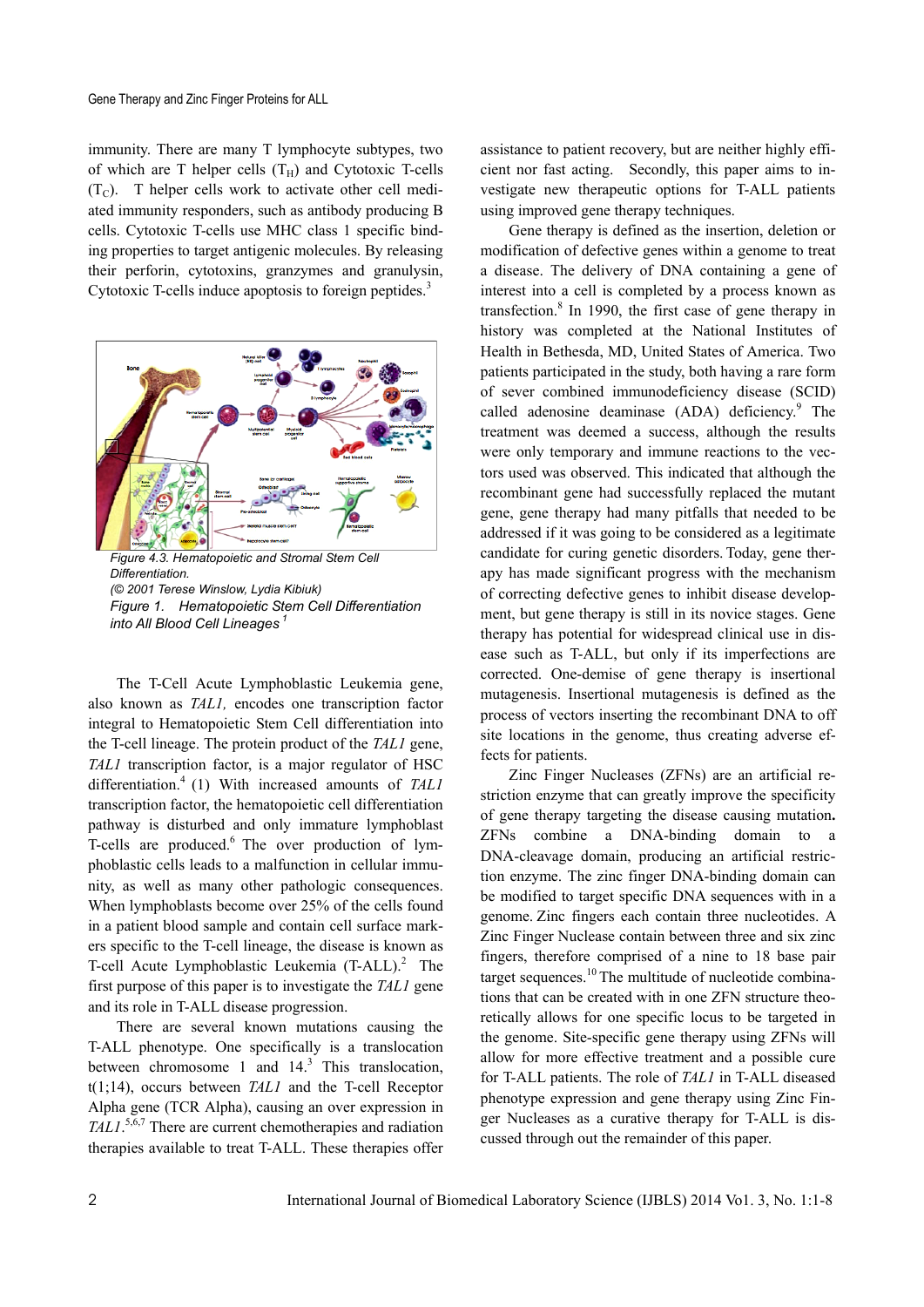#### **Discussion**

# **T-Cell Acute Lymphoblastic Leukemia 1 (TAL1)**

The T-Cell Acute Lymphoblastic Leukemia 1 (*TAL1)* gene encodes for a transcription factor that contributes to the transcriptional regulation of the Hematopoietic Stem Cell (HSC). TAL1 protein displays a basic helix-loop-helix (bHLH) domain necessary for early HSC development and differentiation. This tertiary protein motif displays a 331 amino acid structure. *TAL1* can be found on human chromosome 1p32-33, denoting its location between the  $32<sup>nd</sup>$  and  $33<sup>rd</sup>$  position on the short arm of chromosome 1.<sup>6,11</sup>

*TAL1* is highly conserved through evolutionarily related species. Gene conservation suggests the importance of this transcription factor in the proper proliferation of the Hematopoietic Stem Cell. Gene conservation correlates to a gene's role in developing a fully functional organism. If a gene, like *TAL1,* is seen early in evolutionary history and conserved to more distant evolutionary descendants, it can be assumed that the gene is under selection pressure to maintain its integrity for future species. **Figure 2** displays the conservation between five vertebrate loci; Human (H), Mouse (M), Chicken (C), Pufferfish (P) and Zebrafish  $(Z)$ .<sup>12</sup> *TAL1* homology is depicted by the colored boxed, representing exon conservation. Note that the gene order between species is also conserved. The gray shading represents loci size difference between the five vertebrates. Variation in loci size is due to differing sizes of 3' UTR.

# **TAL1 Translocation causing T-cell Acute Leukemia**

As previously stated, *TAL1* is involved with the transcriptional regulation of the Hematopoietic Stem Cell (HSC). The HSC is the pluripotential precursor for all blood cell lineages. Therefore integrity of the *TAL1* is important for proper hematopoiesis, the formation and development of blood's cellular components. With mutation of the *TAL1* gene, deficiency in blood cell lineages occurs. Specifically, T lymphoid cells' ability to differentiate into mature cell lines is compromised. *TAL1* is a known proto-oncogene, or a gene that can be mutated to display up-regulated expression of its wild type protein, creating tumor activity in cells.<sup>2,4,6</sup>



*This image displays the conservation between five vertebrate loci; Human (H), Mouse (M), Chicken (C), Pufferfish (P) and Zebrafish (Z). TAL1 homology is depicted by the colored boxed, representing exon conservation. Note that the gene order between species is also conserved. The gray shading represents loci size difference between the five vertebrates. Variation in loci size is due to differing sizes of 3' UTR.*

*Figure 2. TAL1 Homology Between Five Vertebrate Species<sup>12</sup>*

*TAL1* affects T lymphocyte cell lineages. A mutation in *TAL1* may cause several abnormal pathologies by disrupting the HSC differentiation and maturation pathway. Disease progression of leukemia, like many other HSC disorders, begins with expansion of immature, malignant cells crowding the stroma of the bone marrow. This space is necessary for blood cell development. The lack of this environment for cell proliferation and differentiation prevents normal hematopoiesis. Eventually, the absence of stromal space causes abnormal, immature blood cells to diffuse out of the bone marrow into the peripheral blood and secondary tissues. Here begins the abnormal physiological process of leukemia.<sup>2</sup>

Leukemia is one of the major disease phenotypes associated with a mutation in *TAL1.* There are many divisions of leukemia, set in place by both the French-American-British (FAB) and the World Health Organization (WHO) guidelines. T-cell Acute Lymphoblastic Leukemia **(**T-ALL**)** is the most common disease profile associated with a mutation in *TAL1.* T-ALL is a cancer of the white blood cells, affecting the lymphoid differentiation pathway*.* T-ALL is characterized by excess lymphoblasts with T-cell Cluster Designation (CD) markers. Lymphoblast cells mark an immature lymphocyte, not intended for peripheral blood circulation. $2,3$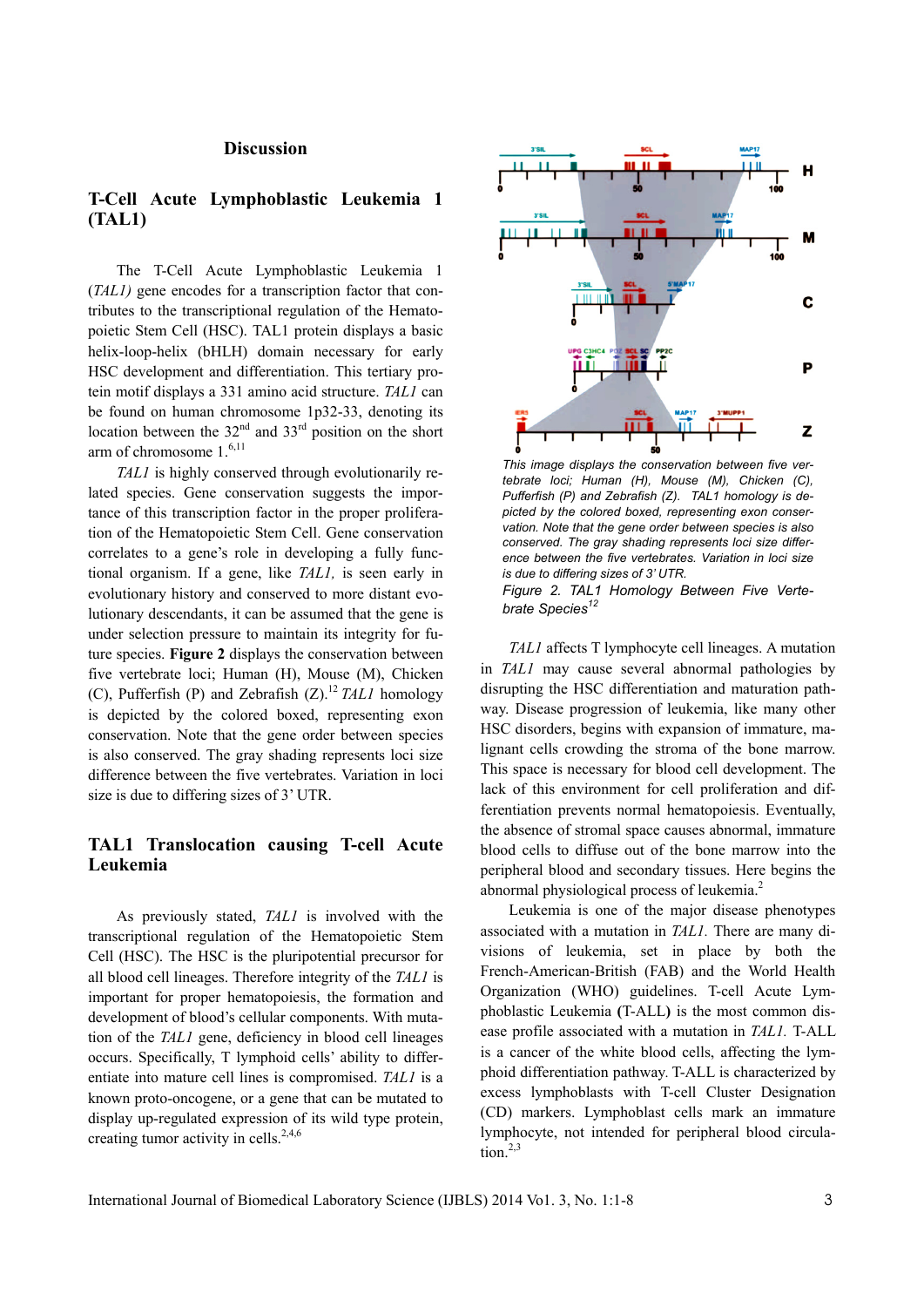Gene Therapy and Zinc Finger Proteins for ALL

These malignant cells may be seen in the bone marrow, peripheral blood and secondary organs depending upon disease progression. General ALL is most common in childhood. T-ALL however, is prevalent in both pediatric and adult forms. T-ALL comprises 15% and 25% of childhood and adult ALL respectively.<sup>13</sup>

Patients presenting with T-ALL generally have high white blood cell counts  $(>100\times10^{9}/L)$  and may display organomegaly, particularly mediastinal enlargement and CNS involvement.<sup>2,13</sup> Diagnosis of T-ALL involves bone marrow sample analysis. As described by the WHO, 25% or greater of bone marrow cells must be lymphoblasts. T-ALL patients, however, most often display bone marrow aspirate of almost entirely of lymphoblasts at the time of diagnosis. The T-Lymphoblasts observed are often medium-sized with prominent nucleoli and moderate amounts of cytoplasm.2 **Figure 3** denotes a typical bone marrow smear found at diagnosis. T-Lymphoblasts comprise most cells visible; taking on previously described common characteristics.14



*Figure 3. Representative Bone Marrow Sample from typical T-ALL Patient at Time of Diagnosis Displaying High T-Lymphoblast Activity<sup>14</sup>*

In addition, many T-ALL malignancies have an immunophenotype that corresponds to an immature thymocyte. These cells are arrested in the immature thymocyte stage of development, not producing any mature, functional T-cell. This underproduction of functional T-cells signals molecular pathways to produce additional T-cells from the HSC pool. Because cells never reach full differentiation, the stroma will become crowed with malignant lymphoblasts.<sup>2</sup>

Cytogenetic diagnostic tools show that chromosomal abnormalities occur in 50-70% of T-ALL patients.<sup>5</sup> Cellular rearrangements that occur in *TAL1* affect the production of a transcription factor protein that has vital functions in HSC differentiation, thus leading to T-ALL. Reciprocal translocations of the T-cell Receptor Alpha and *TAL1* genes house one of the most common translocations causing the T-ALL phenotype. One chromosomal aberration involving *TAL1* that causes T-ALL is a translocation between chromosome 1 at position 1p33, the *TAL1* loci*,* and chromosome 14 at position 14q11, containing T-cell Receptor Alpha chain (TCR Alpha) loci. This specific rearrangement for *TAL1* is abbreviated as t(1p33;14q11). As a consequence of the translocation, *TAL1* is transposed from its normal position on chromosome 1 into the T-cell Receptor Alpha chain loci, found on chromosome 14.6,7,15

Ectopic expression is defined as the expression of a gene in an abnormal place in an organism. Ectopic expression of the TAL1 and the TCR Alpha gene occurs in 3% T-ALL patients. The malignant translocation places *TAL1* under the TCR Alpha promoter, causing up-regulated expression of *TAL1* compared to expression seen in a non-diseased individual. This t(1p33;14q11) translocation causes ectopic expression of *TAL1* and is responsible for creating tumor activity in T-cells.<sup>5,7</sup>

Studies have shown over expression of *TAL1* in T-ALL patients.<sup>16</sup> The over expression of a proto-oncogene, like *TAL1,* is a hallmark of malignant cancers. Elevated expression levels in T-ALL samples can be seen in **Figure 4.**17 The oncogene transcription factor TAL1 expression levels in both T-ALL and control patients are shown. Immature, cortical and mature thymocyte cell populations were extracted from bone marrow and blood samples of T-ALL patients and thymus tissue from control patients. Expression of TAL1 was examined at each thymocyte subtype through cDNA synthesis and QRT-PCR analysis. TAL1 expression was significantly up-regulated in all T-Cell phenotypic subgroups compared to the T-Cell stage specific control population. Thus supporting that increased, ectopic expression of *TAL1* occurs in T-ALL patients with chromosomal aberrations.

The t(1p33;14q11) translocation provides a worse prognosis than many other genetic causes of T-ALL.<sup>7</sup> Because this translocation causes such an aggressive phenotype in patients, it is important to identify the molecular area causing the disease to allow for more precise treatment. Either drugs or transgenic alteration methods can be used to target the specific molecular area that has undergone genetic mutation. By doing so, a more effec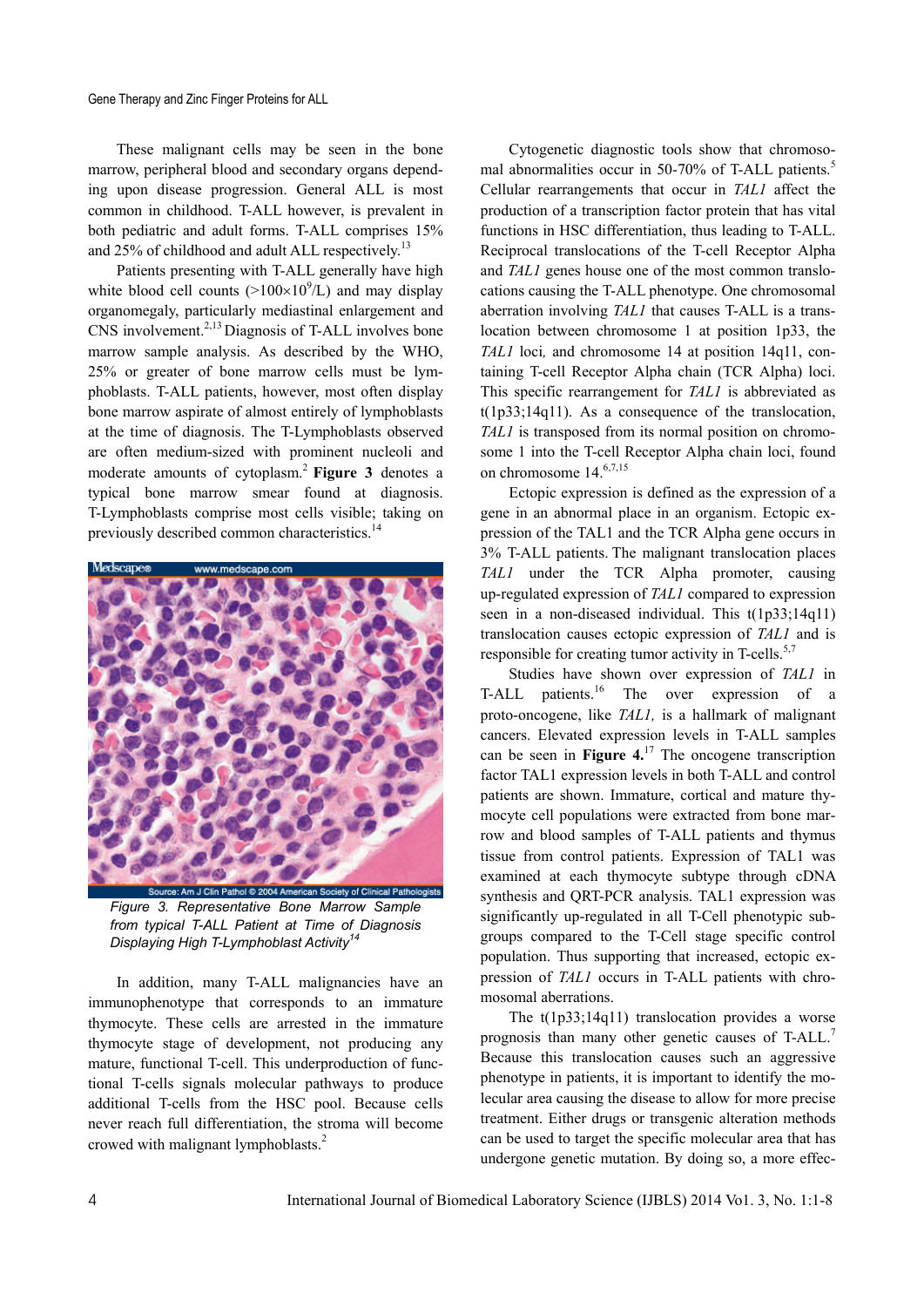tive cure for T-ALL can be introduced in clinical medicine, surpassing the success of current available therapies.



*This image displays oncogene transcription factor TAL1 expression levels in both T-ALL and control patients. Immature, cortical and mature thymocyte cell populations were extracted from bone marrow and blood samples of T-ALL patients and thymus tissue from control patients. Expression of TAL1 was examined at each thymocyte subtype through cDNA synthesis and QRT-PCR analysis. TAL1 expression was significantly upregulated in all T-Cell phenotypic subgroups compared to the T-Cell stage specific control population. Figure 4. Elevated TAL1 Expression Levels seen in T-ALL Patients<sup>17</sup>* 

Current treatment for acute leukemia consist of a combination of chemotherapy, steroids, radiation therapy, and if necessary bone marrow or stem cell transplants. These treatments provide slow recovery, putting patients on multiyear treatment protocols. The goal of these treatments is to have the patients enter a state of lasting remission. Lasting remission generally displays less than 5% blast cells in the bone marrow sample taken from patients.<sup>2</sup> The earlier T-cell Acute Lymphocytic Leukemia is detected and eliminated from the bone marrow, the more effective the treatment. The multiyear protocol most T-ALL patients endure requires time to bring patients into remission. If a new therapy directly targets the genetic mutation causing T-ALL, malignant T-cells could more quickly and efficiently be eradicated from the body, allowing for a greater chance of overcoming the malignant cancer.

# **Gene Therapy using Zinc Finger Nucleases (ZFNs) for Curative T-ALL Treatment**

Studies have previously shown the potential for translocations causing cancer phenotypes to be modified by experimental therapies.<sup>18</sup> Gene therapy is an experimental therapy that holds a promising outlook for T-ALL patients suffering from chromosomal translocations. There are two distinct types of gene therapy: gametic gene therapy and somatic gene therapy. Gametic gene therapy directly introduces a new functional gene into a germ line cell, either a sperm or egg. The corrected gene is then embedded into the genome of the gametic cell. This causes a heritable change in the genome, and thus inheritance of the improved gene occurs. In theory, this is currently the most effective method in terminating the inheritance of genetic disorders, however, the highly controversial ethics surrounding gametic cell research has prevented this technique from becoming a full force gene therapy treatment. In contrast, somatic cell gene therapy is the current proposed treatment for genetic disorders in humans. Insertion of a therapeutic gene directly to a somatic cell localizes the treatment to only the patient; the modified gene will not be inherited by offspring in sequential generations.<sup>19</sup> The long term effects of somatic cell gene therapy are not as dramatized as the results of gametic gene therapy, but neither are the controversies surrounding it, making somatic cell gene therapy the best candidate for treatment.

There are several techniques used for gene therapy, specifically ones utilizing modified DNA or siRNA. The delivery of DNA into a genome aims to counteract for a loss of function mutations in an individual. The DNA plasmid is inserted into the host cell nucleus where it can induce expression of the transfected gene, allowing for compensation of the disease causing mutation. siRNA, however, can be used to affectively treat gain of function mutations. When present in a host cell, siRNA meets the mRNA transcript in the cytoplasm of the cell directly following DNA transcription and quickly induces degradation of the mRNA transcript, thus silencing the disease-causing gene. Each technique has a specific role that is dependent on the targeted disease. Gene therapy is a quality candidate to cure translocation-based diseases. Due to the translocation mutation seen in T-ALL, a combination therapy of non-traditional gene silencing without the use of siRNA and the insertion of recombinant DNA to replace the original functional genes would be used. This simplistic genetic change would allow for mutation specific therapy to be tailored to individual subtypes of T-ALL, like the  $t(1,14)$  mutation discussed.

Currently, the most common vectors used for gene therapy are viral vectors. Viral vectors utilize the viral replication cycle to integrate both their genetic material and the transfected genetic material into a host cell. Viral vectors should be used with caution, immune response to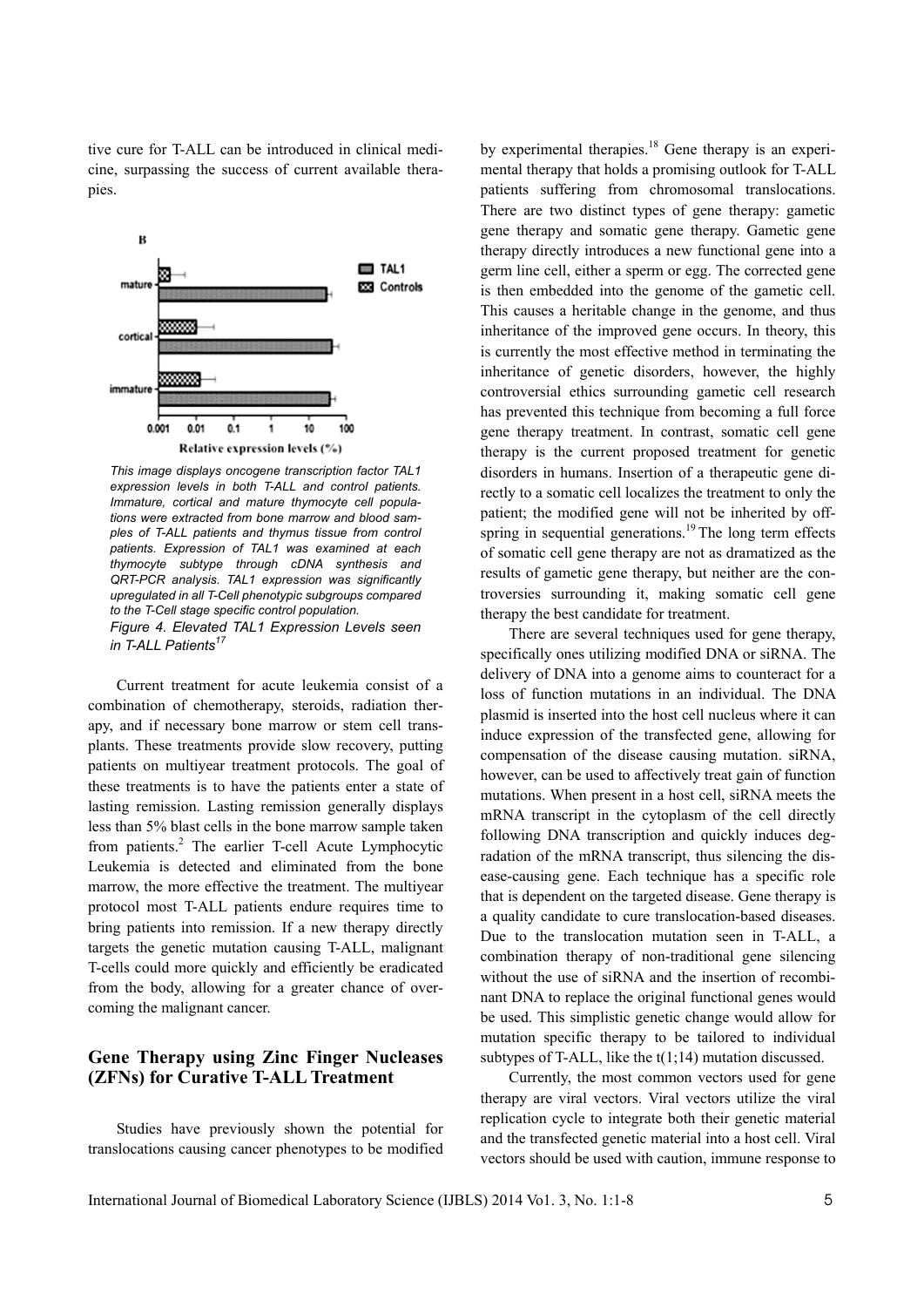the viral vectors and the short-lived nature of the gene therapy induced contribute to the demise of this treatment. Therefore, *In vivo* use is not always practical with viral vectors.<sup>20</sup>

Commonly, retroviral vectors are used to correct genetic abnormalities through gene therapy. Clinical strengths of the retrovirus are that they easily undergo genome integration, and therefore display sustained gene expression. Characteristics retarding the effective *in vivo*  use of the retrovirus include their restricted ability to integrate into specific cell types. A secondary concern of retroviruses includes their common practice of integrating itself into random orientations of the host genome, a process known as insertional mutagenesis. Retroviral vectors are continually being improved to counteract their shortcomings. However, another innovative way to induce more effective gene therapy is to use a more effective vector.

This paper presents a novel way to prevent insertional mutagenesis caused by gene therapy viral vectors. Genome Editing with Engineered Nucleases (GEEN) provides an innovative approach to gene therapy by using site-specific engineered nuclease. One type of engineered nucleases is Zinc Finger Nucleases  $(ZFNs)^{22}$ ZFNs are artificial restriction enzymes, which are constructed by the joining of a zinc finger DNA-binding domain with a DNA-cleavage domain. The most commonly used DNA cleavage domain in ZFNs is the restriction enzyme Fokl. The zinc finger DNA-binding domain can be modified through molecular techniques to target specific DNA sequences. A zinc finger has three nucleotides available for DNA binding. A Zinc Finger Nucleases contain between three and six zinc fingers, therefore each comprised of nine to 18 base pairs. A site-specific double strand breaks in the host genome is caused through the dimerization of two ZFNs. The use of two ZFNs allows for the targeted gene to be corrected at a pre-selected chromosomal site only through modifications of their DNA binding domains. Thus the complex structure of the ZFN theoretically offers the ability to target one specific locus in the genome for gene therapy.10,21,23

Through the uses of site-specific ZFNs, the specificity of the gene therapy can be improved, preventing insertional mutagenesis. ZFNs have endless potential. Being a concept that was introduced only in the past decade, there are many facets of ZFN activity that may provide successful enhancement to gene therapy. Therefore, ZFN would allow more efficient introduction of the corrected *TAL1* gene into the target HSC, and prevent the over production of the *TAL1* protein associated with

tumor expression in T-ALL.

 Gene therapy correcting the defective gene through the use of ZFN artificial restriction enzymes provides a valid hope for curatively treating disease caused by the single t(1;14) mutation in the *TAL1* gene. ZFNs are capable of disabling an allele through Non-Homologous End Joining (NHEJ) or editing a defective allele through Homologous Recombination (HR). To correct the  $t(1,14)$ mutation seen in T-ALL, ZFNs coupled with wild type recombinant DNA would be used to induce allele editing of *TAL1.*23,24

The translocation  $t(1;14)$  seen in T-ALL is a simple and effective target for gene therapy. Therapy methods would include two ZFN specific sequences: one ZFN sequence specific for 1p33, targeting the *TAL1* gene, and one ZFN sequence specific for 14q11, targeting the TCR Alpha gene. The first ZFN specific for chromosome 1, would first be used to silence the translocated TCR Alpha DNA located at 1p33 after the mutation**.** Through the dimerization of the two ZFNs, the Fokl restriction enzyme would induce a double strand break in the translocated TCR Alpha loci, disrupting its coding sequence. Then, the necessary portion of the wild type *TAL1* allele would be inserted into the cleavage sight and incorporated into the host genome through Homologous Recombination. This would ultimately disable the TCR Alpha allele and replace the *TAL1* allele under the correct promoter. A ZFN specific for 14q11 would then be used to silence the translocated *TAL1* DNA present on chromosome 14 after the mutation. Through first inducing a double stranded break in the translocated TAL1 loci and then inserting the wild type TCR Alpha gene into the host genome through homologous recombination, a complete correction of the translocation mutation may occur. This will ultimately restore both alleles under their correct promoters, therefore decreasing over expression of *TAL1* and limiting tumor activity within the T-cell lineage.

The effective nature of gene therapy treating T-ALL is due to its residual effects on the Hematopoietic Stem Cell (HSC). The translocation mutation directly causes the over expression of *TAL1,* leading to deficiency in the HSC. By decreasing the expression of *TAL1,* correction of HSC proliferation and differentiation is possible. Because the HSC has proliferative and self-renewing capabilities the effects of gene therapy targeting the HSC population will become permanent. This evades one of the major demises of gene therapy: short lived treatment. Stem cells' ability to self-renew decrease the need of repeated gene therapy administrations, or possibly even eliminates them.25,26 Gene therapy using ZFNs allowing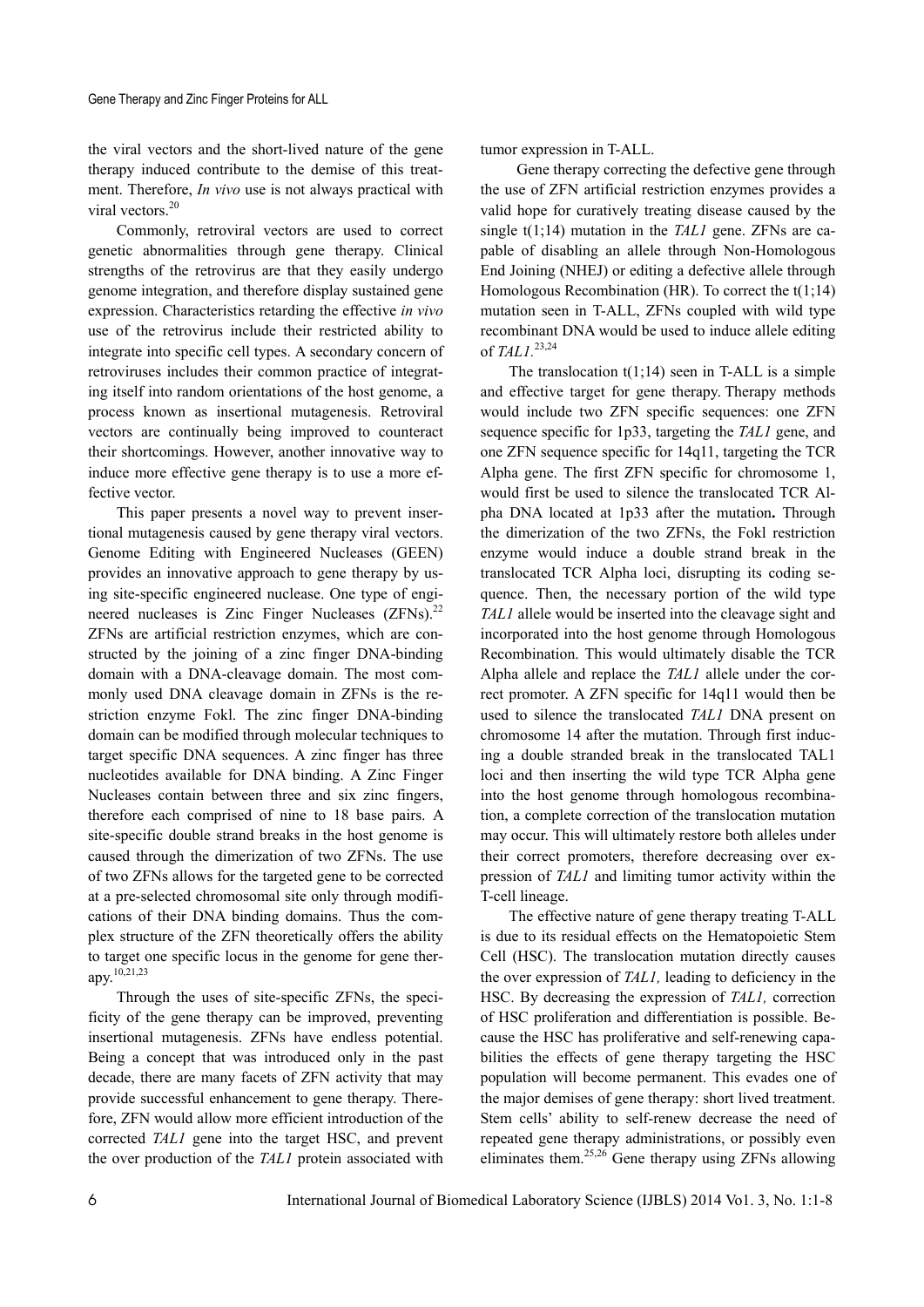site-specific editing of the chromosomal translocation causing the T-ALL phenotype would therefore be a long lasting, effective form of treatment. Because gene therapy targeting the HSC can be delivered in a limited or single dose to cure T-ALL, if clinically effective, it would be the most precise and immediate treatment option compared to current therapies. The use of ZFNs would also offer reduced side effects in contrast to traditional chemotherapy or radiation therapy, providing a limited number of toxic exposures to the body. In closing, the proposed gene therapy treatment using ZFN specific proteins offers a serious hope for T-ALL patients in search for a cure to their ever present malady.

#### **Conclusions**

Hematopoiesis is tightly regulated by many cytokines and transcription factors, all involved in the development and differentiation of the Hematopoietic Stem Cell (HSC). The transcription factor encoded by the T-Cell Acute Lymphoblastic Leukemia 1 gene *(TAL1)* is of particular importance in the regulation of the HSC*.* As suggested in the name, *TAL1* is involved with the presentation of many hematological disordered that affect the differentiation pathway of HSC. It is known that the translocation exchanging genetic information between the *TAL1* loci and the T-cell Receptor Alpha (TCR Alpha) loci creates a phenotypic expression of T-cell Acute Leukemia (T-ALL). T-ALL is a disorder specifically affecting the differentiation and development of T lymphocytes. When this translocation occurs, ectopic expression of the T-Cell Acute Lymphoblastic Leukemia 1 gene occurs. This over expression causes a disruption in the T lymphocyte differentiation pathway, producing only lymphoblast cells and tumor activity. These lymphoblasts inundate the bone marrow, impairing proper hematopoiesis. Without proper production of T lymphocytes, the body's immune system is rendered insufficient. Current treatments of T-ALL focus on symptomatic management of the disease and do not offer a rapid and efficient method for curative therapy. Improved gene therapy methods offer a valid alternative for curing T-ALL more competently than existing available therapies.

Gene therapy is a novel type of treatment that can be used to directly target the chromosomal mutations causing T-ALL. Gene therapy's efficiency can be improved through the use of Zinc Finger Nucleases (ZFNs). ZFN DNA binding domain can be artificially altered to increase genome-editing precision. By creating variable ZFNs specific to the loci of the target mutation, insertional mutagenesis can be prevented. In theory, because gene therapy treating T-ALL targets the development pathway of the HSC, this therapy would be efficient with limited exposure to treatment due to the proliferative and self-renewing nature of the stem cell. Gene therapy using ZFNs provides a logical way to cure T-ALL, improving the patient quality of life.

## **Prior author permission to reproduce original figures:**

*Figure 2. TAL1 Homology Between Five Vertebrate Species<sup>12</sup>*

*Cold Springs Harbor Laboratory Press:*  **Date Approved: 11.6.13** 

Name: Ms. Katherine S. Bartz .<br>Companyinstitution: Clemson University<br>Library Address: 865 West Lill Ave. Apt. 2 City: Chicago ت.ر..<br>State (US and Canada): الـ saat (oo am Country: US<br>Zip: 60614<br>Title: Primary Author<br>Lab/Department: Department of Biological Sciences<br>Phone: 952 807-5786 Phone: 952 807-5786<br>Email: <u>kbartz@clemson.edu</u><br>Title of Publication: Gene Therapy using Zinc Finger Nucleases (ZFN):Po<br>Acute Leukemia (T-ALL) caused by Transfocation Mutations in the Stem ( e Treatn The of Pumbation. Optics Thereby with a major model in the Stem Cell Leukemia Gene (SCL)<br>Acute Leukemia (T-ALL) caused by Translocation Mutations in the Stem Cell Leukemia Gene (SCL)<br>Authors/Editors: Ms. Katherine S. Bartz Authors/Editor: Mas. Katherine S. Bartz, Dr. Vincent S. Gallicchio<br>Date of Publication: Dec. 2013<br>Publisher: International Journal of Blomedical Laboratory Science<br>Trile of CSHD Journal/Rook: Genome Research<br>The of CSHD Pu r eive verteorate sou coci<br>s, Berthold, Linda M. Barton, Michael A.Chapman, Angus M. Sinclair, Bjarn<br>am, James G.J.Gilbert, Jane Rogers, David R. Bentley, and Anthony R. Greet Page Numbers: 749-759 Figure Numbers: 1 Figure Page Numbers: 750 Convright Date: 2002 copyright outer noon<br>Language: English<br>Territory: International Publication international Publication<br>fint and electronic<br>comments: To Whom It May Concern:<br>.

My name is Katherine Bartz and I am a recent Clemson University Alumni. During my time at Clemsa an honors genetics student enrolled in a hematology course, BIOSC 467. The final assignment course was to write a research p en, as it .<br>In to est convenience  $c - 8$ **ARTICLE NOW** 



*Figure 4. Elevated TAL1 Expression Levels seen in T-ALL Patients<sup>1</sup> Galenos Publishing:* 

Copyright @ Turkish Journal of Hematology, Published by Galenos Publishing. This is an open-access article distributed under the terms of the Creative Commons Attribution License. which permits unrestricted use, distribution, and reproduction in any medium, provided the original work

is properly cited.